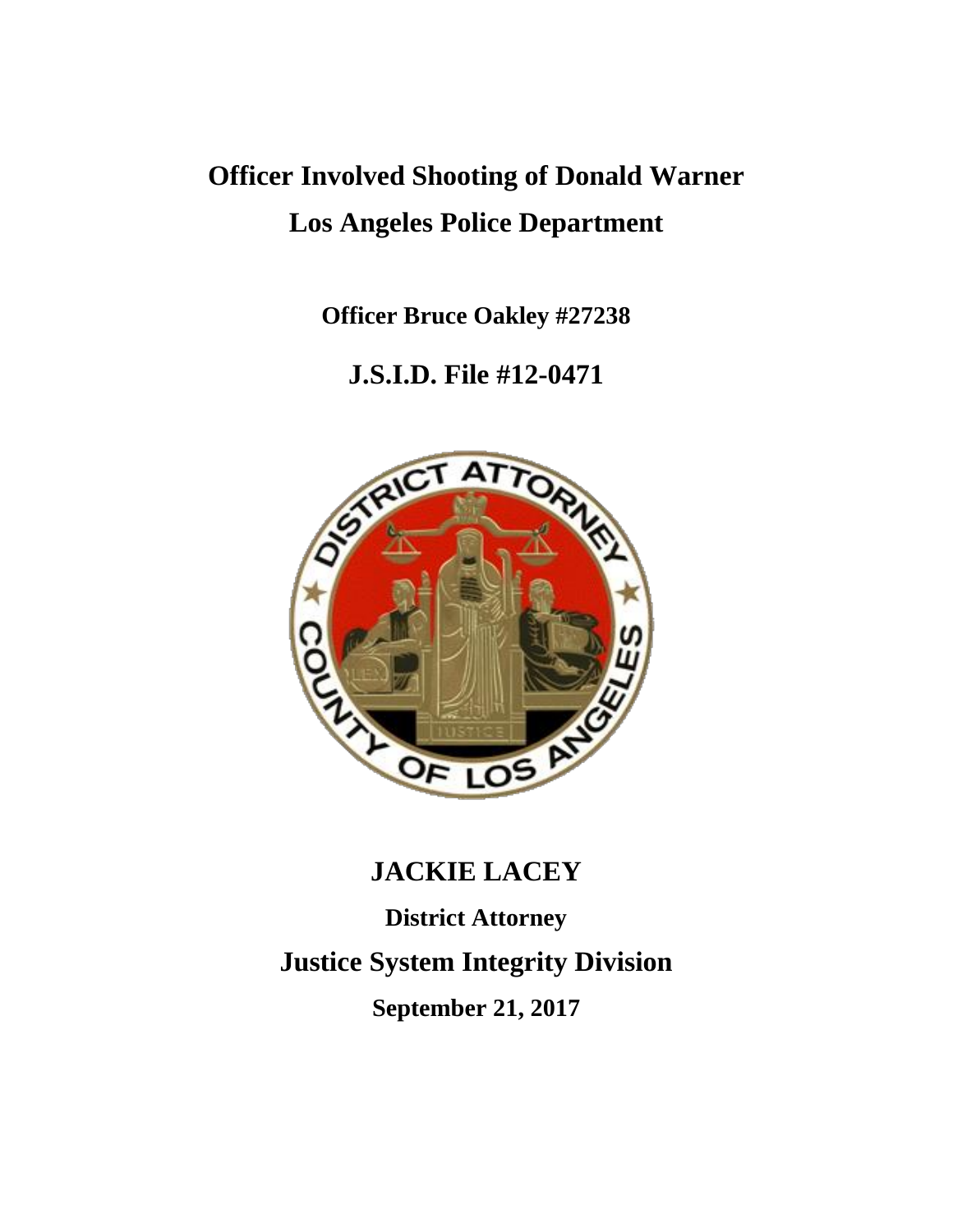#### **MEMORANDUM**

| TO:             | <b>COMMANDER ROBERT A. LOPEZ</b><br>Los Angeles Police Department<br>Force Investigation Division<br>100 West First Street, Suite 431<br>Los Angeles, California 90012 |
|-----------------|------------------------------------------------------------------------------------------------------------------------------------------------------------------------|
| FROM:           | <b>JUSTICE SYSTEM INTEGRITY DIVISION</b><br>Los Angeles County District Attorney's Office                                                                              |
| <b>SUBJECT:</b> | <b>Officer Involved Shooting of Donald Warner</b><br>J.S.I.D. File #12-0471<br>$F.L.D.$ File #F046-12                                                                  |
| DATE:           | September 21, 2017                                                                                                                                                     |

The Justice System Integrity Division of the Los Angeles County District Attorney's Office has completed its review of the July 19, 2012, non-fatal shooting of Donald Warner by Los Angeles Police Department (LAPD) Officer Bruce Oakley. It is our conclusion that Officer Oakley used reasonable force in self-defense and defense of others.

The District Attorney's Command Center was notified of this shooting on July 19, 2012, at approximately 6:00 a.m. The District Attorney Response Team responded to the location. They were given a briefing and walk-through of the scene by LAPD Detective Ty Lee.

The following analysis is based on reports, recorded interviews, and photographs submitted to this office by the LAPD's Force Investigation Division and the testimony of Officer Oakley in the criminal case filed against Donald Warner. The departmentally compelled statement of Officer Oakley was not considered in this analysis.

#### **FACTUAL ANALYSIS**

Donald Warner and Derek E each rented a bedroom from Robert R in a shared home on Welby Way in the City of Los Angeles. On July 19, 2012, at 3:04 a.m., E called 9-1-1 to report a disturbance by Warner. Officers Bruce Oakley and Jose Organista responded to E ' call for assistance and met him at a 7-11 store near his home. When Organista and Oakley spoke with  $E_{\text{R}}$ ,  $E_{\text{R}}$  told them there was nothing he needed from them other than to document their response. Organista gave E his business card and the officers left the area.

At approximately 4:15 a.m., E again called 9-1-1 and told the dispatcher that Warner had pushed him and he wanted to file charges against him. Because they had spoken with E earlier, Oakley and Organista advised the dispatcher that they would respond to the call for service. Officers Tiffany Houser and Alejandro Martinez also responded to the location.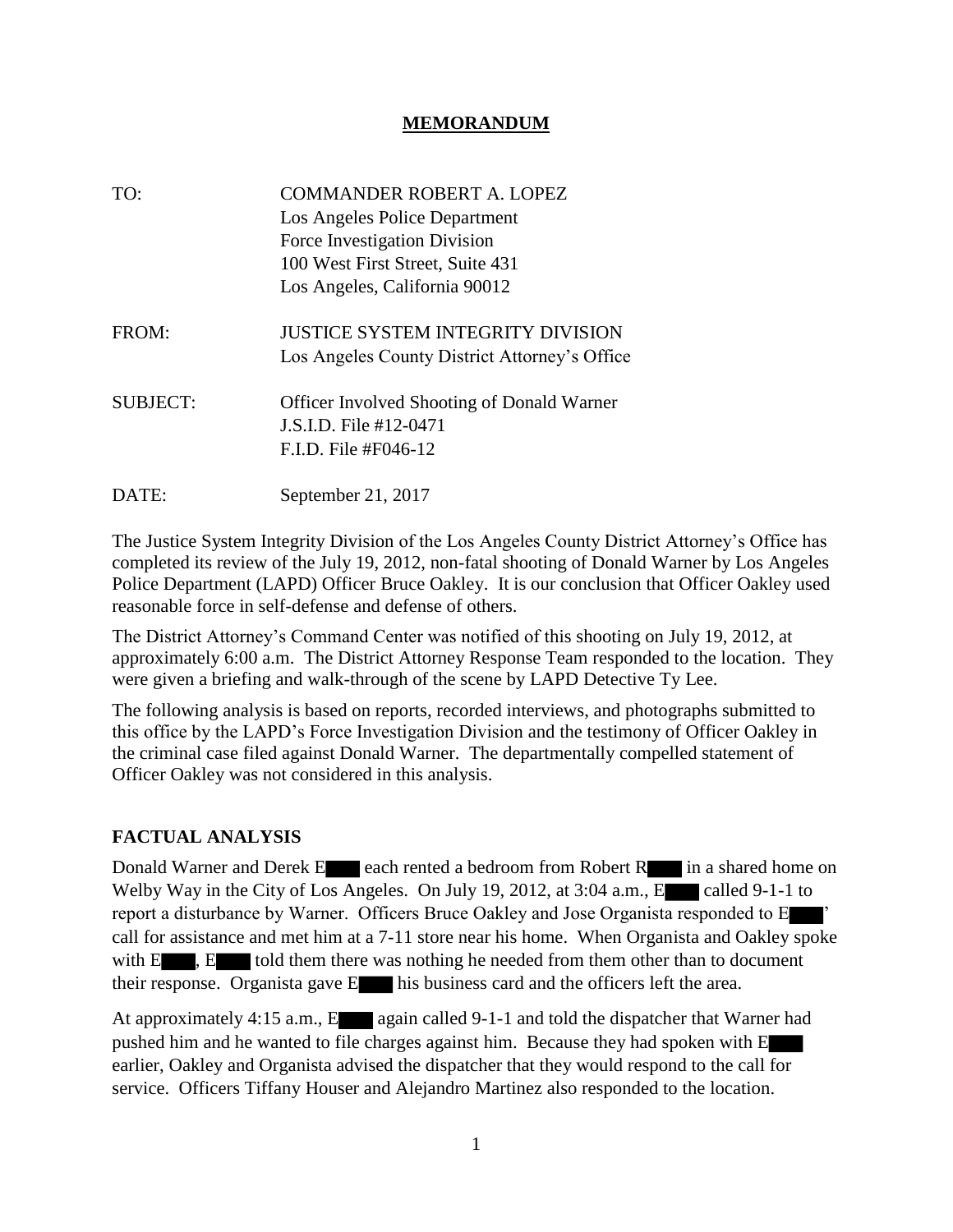Martinez was the first officer to speak with  $E$  after  $E$  made the second 9-1-1 call, and he found  $E$  to be intoxicated, agitated, and uncooperative, refusing to stop talking on his phone when the officers arrived. E told the officers Warner had pushed him and he wanted to make a citizen's arrest. The officers explained the "Private Person's Arrest" form and E signed it.

After E signed the Private Person's Arrest form, Oakley and Organista knocked on the door of the residence and  $R$  answered.<sup>1</sup> R showed the officers to Warner's room and Organista knocked on the bedroom door and asked Warner to come out of his room to talk with them. Warner spoke with the officers through the closed door and explained that he would not exit the room and ordered the officers to leave the house. Warner was upset when talking with the officers, was swearing at them, and told them he would not do anything they wanted him to do. However, he admitted pushing E that morning during an argument.

After approximately five minutes of speaking through the door, Warner opened the door and spoke to the officers face to face; however, he never left the interior of his bedroom. Warner repeated his statement that he refused to cooperate, and forcefully closed the door toward the officers. Organista, who was standing to the left of the door, used his arm in an unsuccessful attempt to keep the door from closing. As the door closed, Oakley, who was standing in front of the door, kicked it two times to force the door open. As the door swung open, Oakley saw Warner retrieve a handgun from his bed, yelled "Gun!" and fired at Warner one time, striking him in his left arm.<sup>2</sup> Organista could not see Warner when Oakley opened fire.

Warner was taken into custody and transported to the hospital. A silver revolver which was fully loaded with five .32 caliber cartridges was found on Warner's bed.



*Figure 1: Warner's revolver was found on his bed after the shooting.*

 $\overline{\phantom{a}}$  $1 \text{ E}$  did not reenter the home after the police arrived and did not witness the shooting.

<sup>&</sup>lt;sup>2</sup> R did not observe the shooting, but believes he heard Oakley yell, "Do not grab under the pillow!" immediately before the shot was fired.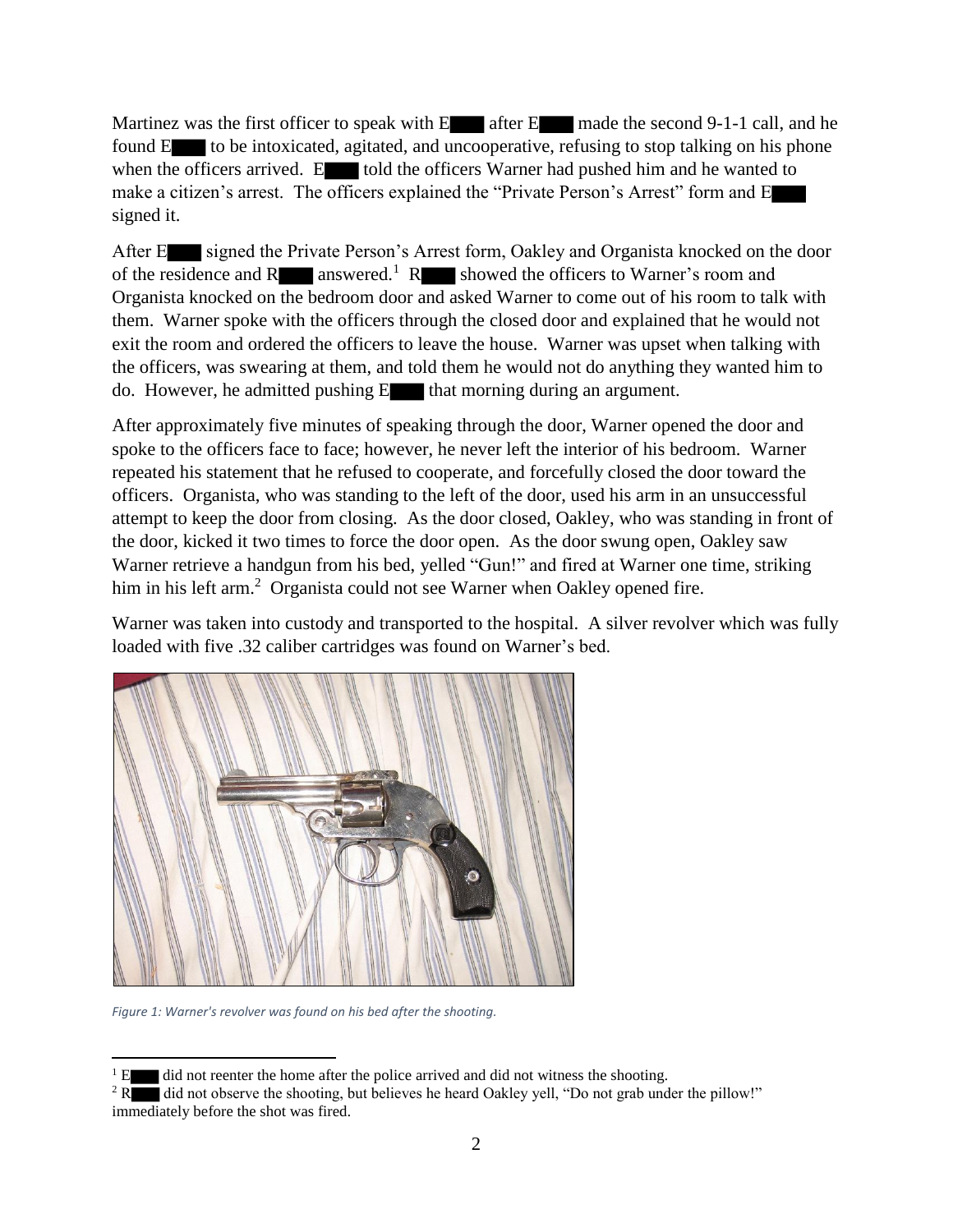#### Warner's Statement

Warner told detectives that he and  $E$  did not get along because  $E$  always drinks and is obnoxious when he drinks. He explained that on the morning of the incident, E had kept him up all night by being belligerent and that Warner had shoved E onto the couch. Warner said that after he pushed  $E_{\text{eff}}$ , the police arrived.

Warner said that he gave the officers his story through the closed door and then opened the door to talk to them some more. The officers tried to convince him to come out of his room and talk about what happened, but he told them he refused and then closed the door. As soon as he closed the door, the officer kicked it open:

I was startled by the door. I reached under my pillow with my right hand. I was startled by the door being kicked in. And, I think, well, because it's a nickel plated pistol it was easy to see. It shined in light so I think he saw that. And…I was sitting on the edge of my bed like this, facing the doorway to my bedroom, and I reached underneath here to grab this and I was getting ready to stand up and put it back under my mattress. And then the door gets kicked in and I got the gun there and he saw it and he shot me.

Warner explained that his gun was in his right hand when he was shot.

#### Oakley's Testimony

Oakley testified in a preliminary hearing held after criminal charges were filed against Warner for assault on a peace officer with a firearm.<sup>3</sup>

Oakley testified that they responded to Warner's home in response to a reported battery. He and Organista talked to Warner through a bedroom door before Warner opened the door: "We kept trying to ask him to step out of the room. He didn't want to step out of the doorway and into the room so we had a little bit of an exchange, telling him we want him to come out and talk to him, get some information and his side of the story as to what happened. That kind of went back and forth a little bit, and then eventually he slammed the door…before the door was slammed he admitted the battery to us. And so as he started to slam the door and the door did slam then I kicked the door open."

When asked to describe what he saw after he kicked the door, Oakley testified:

[T]he door flew open and I…could see that the defendant was, his back was to me and he was going to the bed. There was a bed, like, in the corner…of the room. He was…diving onto the bed. As he was diving onto the bed I could see his right hand go underneath the pillow, one of the pillows that was on the bed. As he began to come out the, I could see that he had like a grip that you would hold a gun with and then I could see something on top that was on top of his hand…He began to turn…to his left in a circular motion coming around in our direction…When I saw the gun come out and start to turn, I fired. At the moment that I

 $\overline{\phantom{a}}$ <sup>3</sup> Charges of Assault on a Peace Officer with a Firearm and Brandishing a Firearm were filed against Warner in case LA071501. Warner was acquitted by jury of those charges on November 26, 2012. As the trial ended in an acquittal, no transcripts of the trial testimony were made.